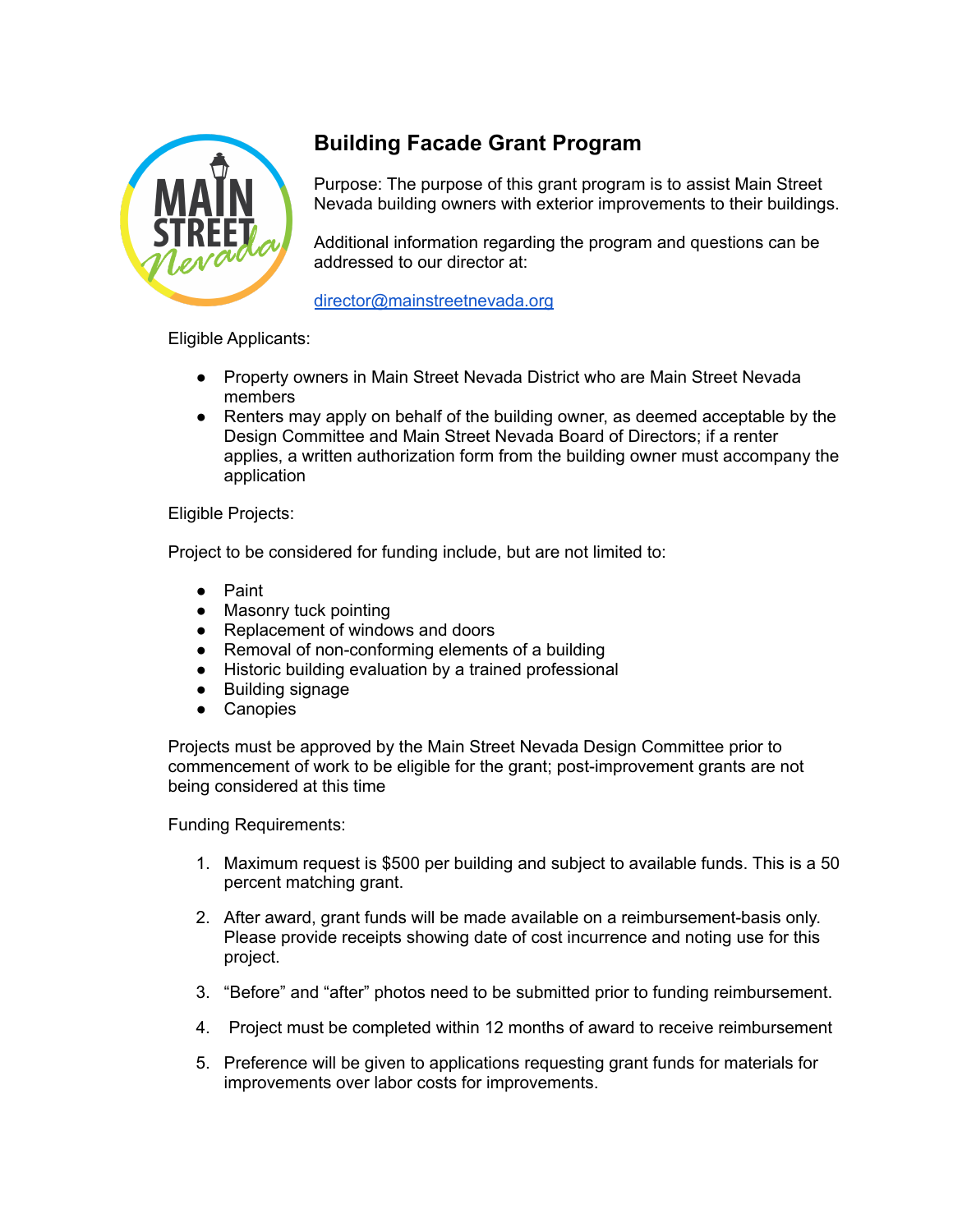

# **Building Facade Grant Application Form**

Thank you for being a part of our Main Street Nevada organization. Please provide the following information for grant consideration. If you have any questions, please do not hesitate to contact our director at:

[director@mainstreetnevada.org](mailto:director@mainstreetnevada.org)

Applications will be reviewed in the order received. All applications will not be awarded funding. You may be asked for additional information. Please anticipate a review period of 30-60 days from the date of application for review/approval.

## **General Information**

# **Overall Project Costs**

Total project cost should include materials and labor costs you anticipate for the project. Amount requested is the MATCHING amount of the total cost you are requesting in this grant application.

Total Project Cost

Amount Requested\*

\*Amount requested from this grant program may not exceed \$500.00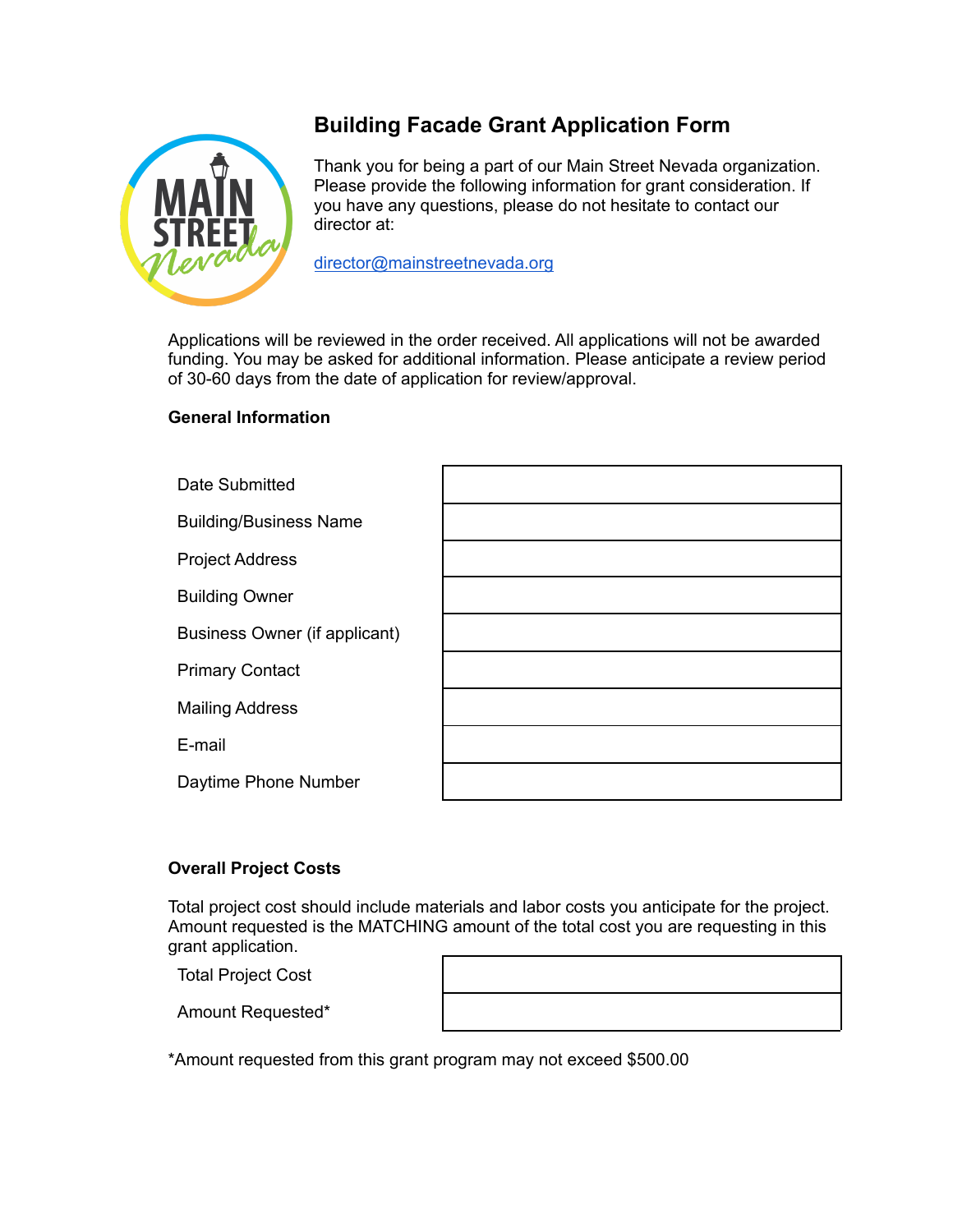#### **Project Schedule**

Anticipated Start Date

Anticipated Completion Date

## **Project Budget**

Provide a high level estimate of where project costs are anticipated to be expended. Detail beyond 3-4 work items is not anticipated/expected. See sample at end of document for example. Replace "Work Item" with your own items. Add additional lines as needed.

|               | <b>Material</b><br><b>Costs</b> | Labor<br><b>Costs</b> | <b>Total</b> | <b>Total</b><br><b>Amount</b><br><b>Requested</b><br><b>Under this</b><br><b>Application</b> |
|---------------|---------------------------------|-----------------------|--------------|----------------------------------------------------------------------------------------------|
| [Work Item 1] |                                 |                       |              |                                                                                              |
| [Work Item 2] |                                 |                       |              |                                                                                              |
| [Work Item 3] |                                 |                       |              |                                                                                              |
| [Work Item 4] |                                 |                       |              |                                                                                              |
| [Work Item 5] |                                 |                       |              |                                                                                              |
| <b>Total</b>  |                                 |                       | \$           | \$                                                                                           |

## **Project Scope**

Provide a brief description of the work to be completed, why it is important to your business, and how this will contribute to our Main Street Nevada community. Include description of entire project, even if only a portion of the work is being submitted for grant funding, please.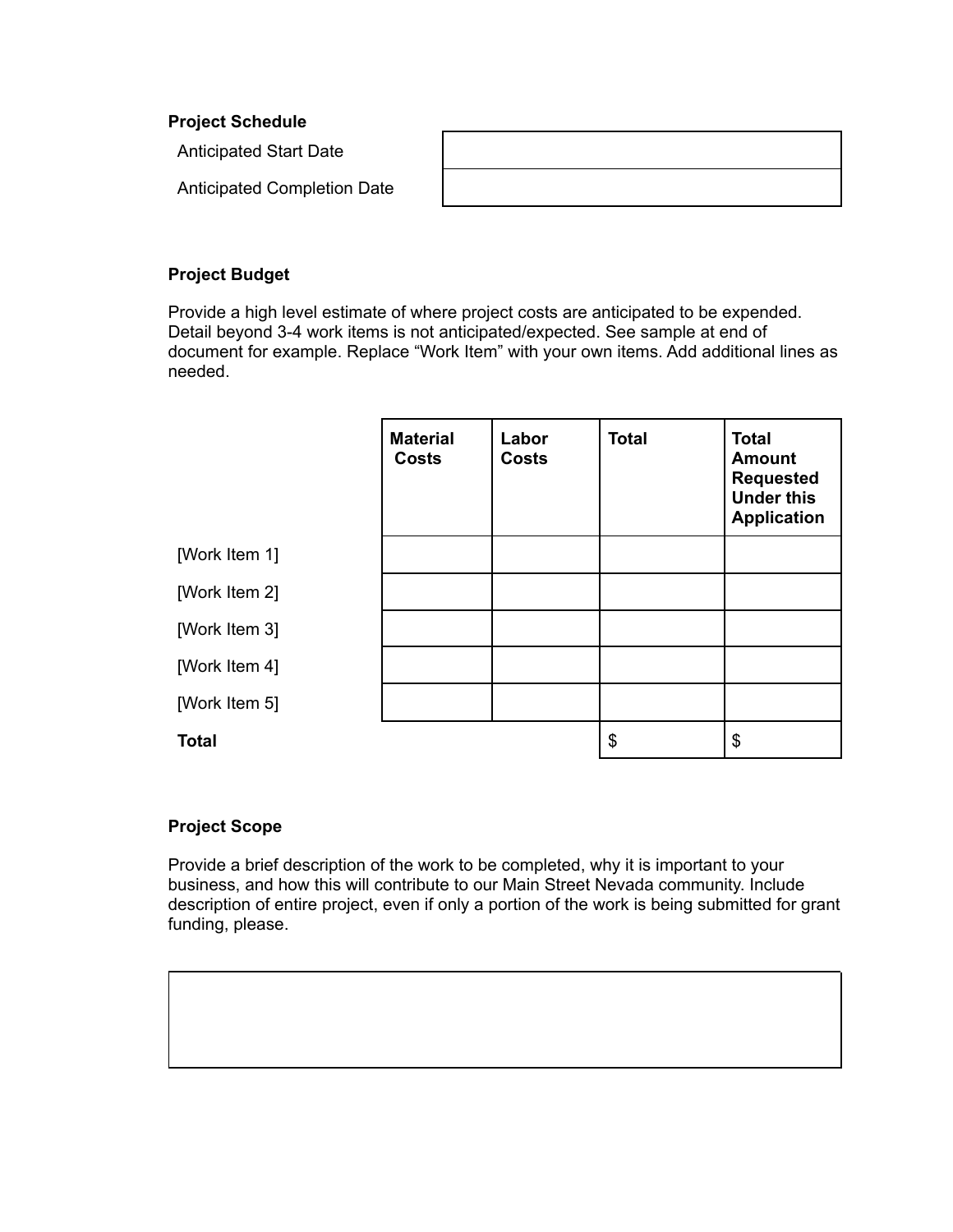# **Authorization**

By signing this grant application, I acknowledge that I have approval/authority to make the proposed improvements to the proposed property.

\_\_\_\_\_\_\_\_\_\_\_\_\_\_\_\_\_\_\_\_\_\_\_\_\_\_\_\_\_\_\_\_\_\_\_\_\_\_\_\_\_\_\_\_\_\_\_\_\_\_\_\_\_\_\_\_\_\_\_\_\_\_\_\_\_\_\_\_

Signature:

Business owner **Building** owner if different

#### **Recommendations and Approvals**

Design Committee Recommendation

| Approve                                          |
|--------------------------------------------------|
| Not Approve                                      |
| Request Additional Information for Consideration |

Date of Review



\_\_\_\_\_\_\_\_\_\_\_\_\_\_\_\_\_\_\_\_\_\_\_\_\_\_\_\_\_\_\_\_\_\_\_\_\_\_\_\_\_\_\_\_\_\_\_\_\_\_\_\_\_\_\_\_\_\_\_\_\_\_\_\_\_\_\_\_

## Main Street Director Recommendation

| Approve                                          |
|--------------------------------------------------|
| Not Approve                                      |
| Request Additional Information for Consideration |
|                                                  |

| Date of Review |  |
|----------------|--|
|----------------|--|

Board Approval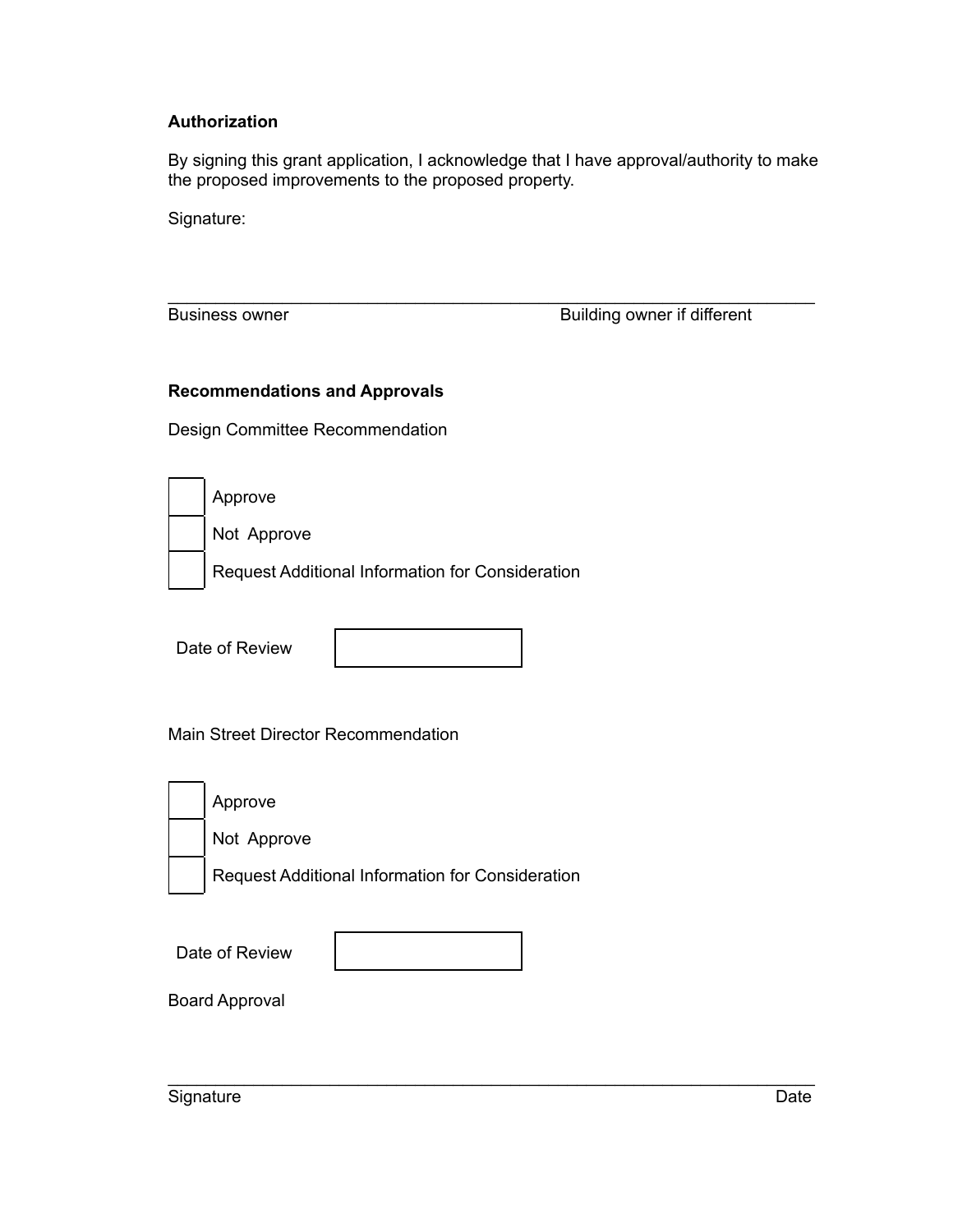## **Sample Project Budget**

|                          | <b>Material</b><br><b>Costs</b> | Labor<br><b>Costs</b> | <b>Total</b> | <b>Total</b><br><b>Amount</b><br><b>Requested</b><br><b>Under this</b><br><b>Application</b> |
|--------------------------|---------------------------------|-----------------------|--------------|----------------------------------------------------------------------------------------------|
| <b>Paint Window Trim</b> | 0                               | 80                    | 80           | 80                                                                                           |
| New Sign                 | 250                             | 100                   | 350          | 250                                                                                          |
| <b>Light Fixture</b>     | 150                             | 200                   | 350          | 150                                                                                          |
| [Work Item 4]            |                                 |                       |              |                                                                                              |
| [Work Item 5]            |                                 |                       |              |                                                                                              |
| <b>Total</b>             |                                 |                       | \$780        | \$480                                                                                        |

#### **Guidelines**

The Main Street Nevada Director along with members of the Main Street Nevada Design Committee will make recommendations to the Main Street Nevada Board at their monthly meeting on projects to fund. Funds are limited to the amount budgeted for the year.

Main Street Nevada advocates/endorses the following guiding principles in rehabilitation, renovation, remodeling and new construction activities within the Main Street Nevada District. These guidelines are offered to help the property owner and developer make sound investment decisions in the building improvements while enhancing the area's historic character.

## **Recommendations for Historic Renovation**

As you develop the scope of work for your building, please consider the following guidelines. The Main Street Nevada Director and Design Committee are available to offer assistance with design and project scoping appropriate for Historic Renovation.

• The traditional configuration of the storefront opening should be maintained, with the original storefront line along the sidewalk being maintained or restored.

• Storefront window display areas should be considered an important part of the retail marketing strategy in the downtown area. Large street level display windows should be retained as part of remodeling or new construction.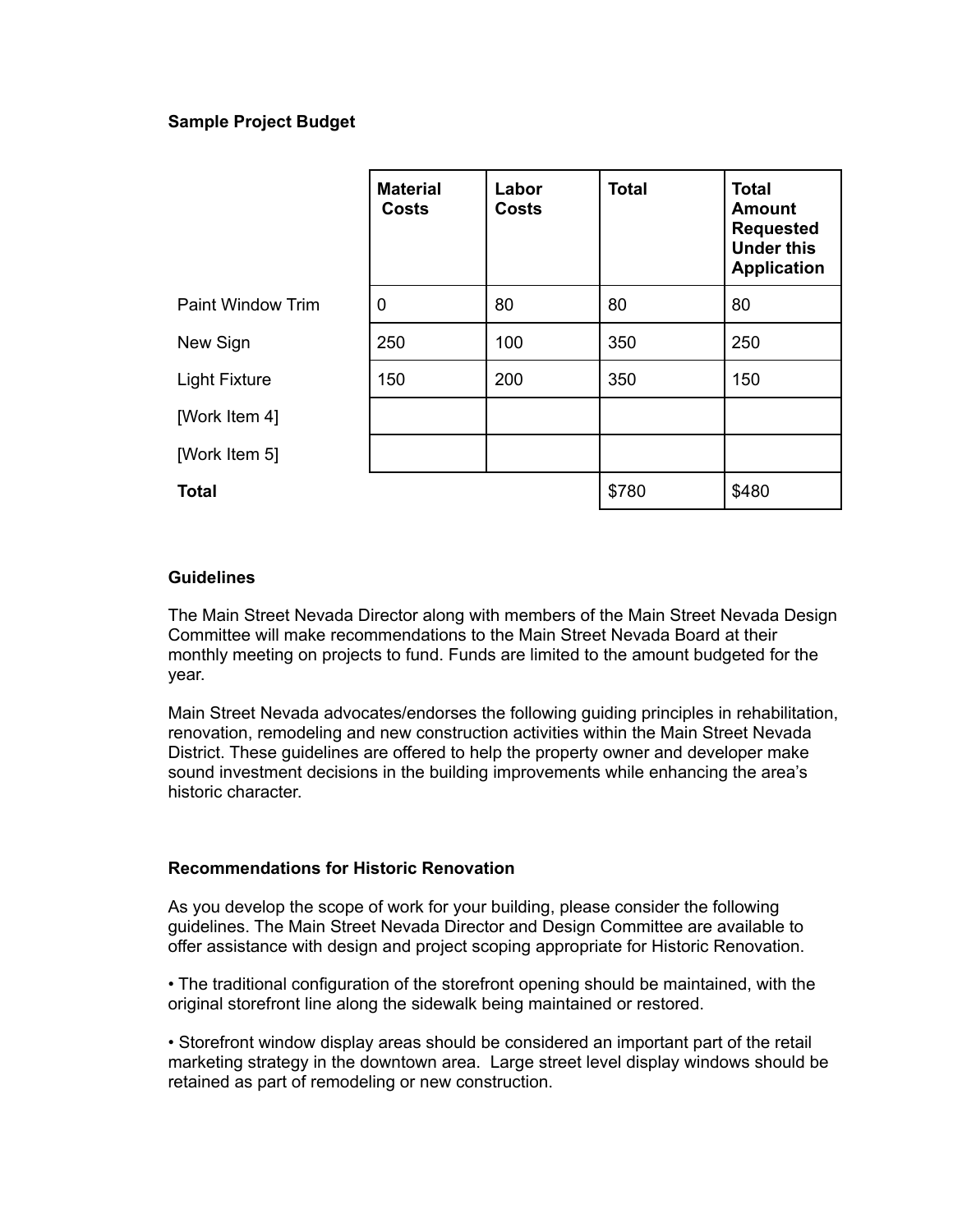• If the storefront has been altered substantially, attempt to bring back original historic proportions throughout the use of design elements, even if they are not a restoration of the original. Avoid altering, concealing or removing historic details when renovating existing older buildings.

• The original facade, materials and ornamentation, should be maintained and/or restored. Missing facade elements should be replaced with new materials that match the original as closely as possible.

• Coverings that obliterate the size and shape of upper story windows should be removed.

• The horizontal alignments or architectural components such as storefront windows, kick plates, first story cornices, parapet cornices and window sills should be recreated or restored.

• Unless damaged beyond repair, architectural designs on the parapet should be maintained

• The mass, volume and height of new buildings should be compatible with existing buildings in the immediate area.

• Selected building materials should complement and be compatible with existing buildings in the immediate area.

• Exterior remodeling should be designed to consider the entire building facade. The ground floor exterior should be designed to harmonize with the upper stories.

• Existing buildings and structures should be recognized as products of their own time. Alterations which have no historical basis are discouraged.

#### **Color choices**

As you choose colors to beautify your building, please consider ones that would also complement surrounding buildings and coordinate with the overall attempt to restore historical beauty to our Main Street Nevada District. The Main Street Nevada Director and Design Committee are available to offer assistance with color choices.

#### **For Rehabilitation and Remodeling, the Following are Prohibited**

• Adding building facade elements that are not original/existing to the building exterior, such as aluminum, vinyl, stucco, spray foam or fiberglass siding or roofing materials corrugated or beveled metal siding, highly tinted or mirrored glass, or corrugated fiberglass.

• Any material that attempts to mimic conventional building materials. For example: fiberglass panels that are molded to look like brick, or imitation metal rock work.